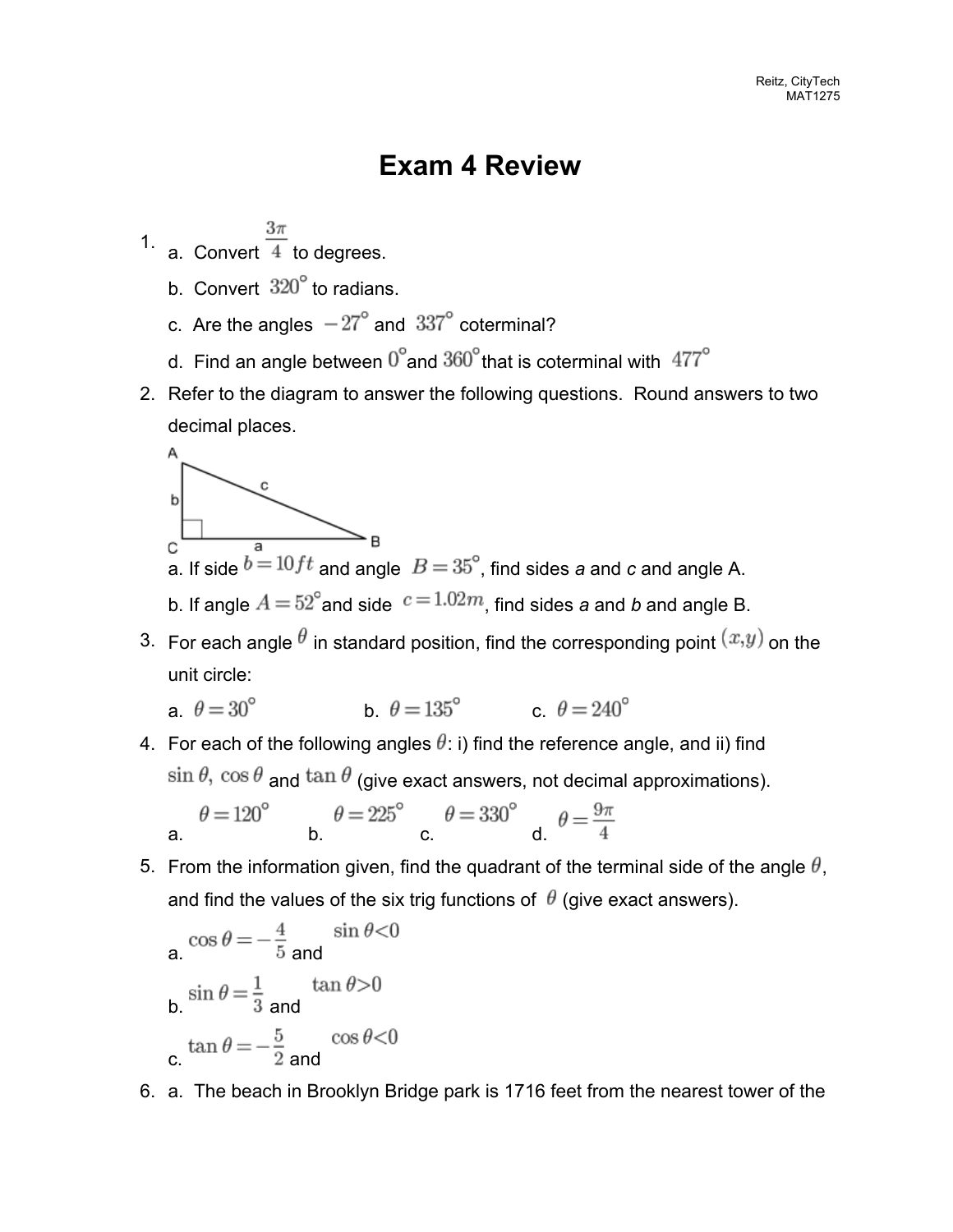Brooklyn Bridge. Standing on the beach, the angle of elevation to the top of the tower is  $9.14^{\circ}$  Find the height of the tower above the water, to the nearest foot.

b. From the top of a 100m cliff, the angle of depression to a distant lighthouse is  $25^\circ$ . How far is the lighthouse from the base of the cliff? Round your answer to the nearest tenth of a meter.

7. For each of the following functions, find the amplitude, the period, and sketch a graph (showing at least one complete cycle). *NOTE: angles are measured in degrees.*

a. 
$$
f(t) = 3 \sin(2t)
$$
  
b.  $g(t) = -\frac{1}{2} \sin(\frac{2}{3}t)$   
c.  $h(t) = 2 \cos(4t)$ 

- 8. Given each triangle  $\triangle ABC$  (not necessarily right triangles), answer the following. Round answers to one decimal place.
	- a. If  $a=7, b=9$  and  $c=4$ , find angle B.
	- b. If  $A = 30^\circ$   $C = 80^\circ$  and  $a = 14 ft$  find side *c*.
	- c. If  $b = 35$   $c = 22$  and  $A = 17^{\circ}$  find side *a*.
- 9. Verify the following identities:

$$
a \ \tan \theta(\cot \theta + \tan \theta) = \sec^2 \theta
$$

$$
b. (1+\sin\theta)(1-\sin\theta) = \cos^2\theta
$$

c. 
$$
\frac{\sin \theta \cos \theta + \cos \theta}{\sin \theta + \sin^2 \theta} = \cot \theta
$$

$$
d. \frac{1 - \cos x}{\sin x} = \frac{\sin x}{1 + \cos x}
$$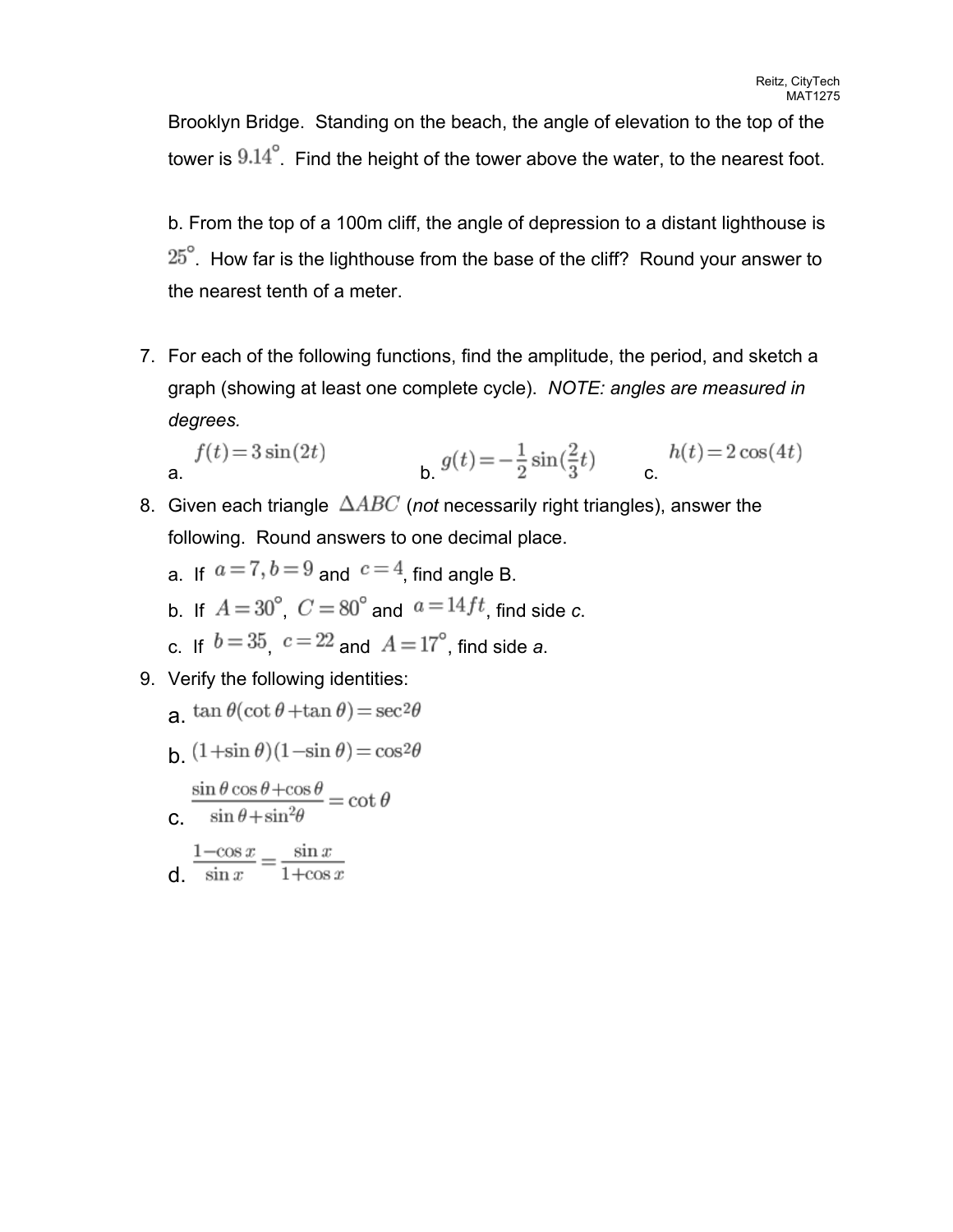**Answer Key**

1.  $a.$   $\frac{135^{\circ}}{9}$  b.  $\frac{16\pi}{9}$  c. No, they are not coterminal. d.  $117^\circ$ 2. a.  $A = 55^\circ$ ,  $a = 14.28 \, ft$ ,  $c = 17.43 \, ft$ b.  $B = 38^\circ$ ,  $a = 0.80m$ ,  $b = 0.63m$ 3. **a.**  $2 \t2'$  b.  $2 \t2'$  c.  $\sin \theta$  $\cos \theta$  $\tan\theta$ 4. reference angle  $\theta_r$  $60^\circ$  $\frac{\sqrt{3}}{2}$  $-\frac{1}{2}$  $-\sqrt{3}$ a.  $45^{\circ}$  $\frac{\sqrt{2}}{2}$  $\mathbf{1}$  $-\frac{\sqrt{2}}{2}$ b.  $\frac{\sqrt{3}}{2}$  $30^{\circ}$  $-\frac{1}{2}$  $\frac{\sqrt{3}}{3}$ c.  $\frac{\sqrt{2}}{2}$  $\frac{\pi}{4}$  $\frac{\sqrt{2}}{2}$  $\mathbf{1}$ d.

| 5. | Quadrant | $\sin \theta$      | $\cos \theta$      | $\tan\theta$ | $\sec \theta$ | $\csc \theta$    | $\cot \theta$ |
|----|----------|--------------------|--------------------|--------------|---------------|------------------|---------------|
| a. | QIII     |                    | 5                  | 3            |               | 3                | 3             |
| b. | Ql       | 3                  | $2\sqrt{2}$<br>-3  | /2           | $3\sqrt{2}$   | 3                | $2\sqrt{2}$   |
| C. | QII      | $5\sqrt{29}$<br>29 | $2\sqrt{29}$<br>29 | 2            | $\sqrt{29}$   | $\sqrt{29}$<br>5 | 5             |

6. a. The height of tower above the water is 276 ft.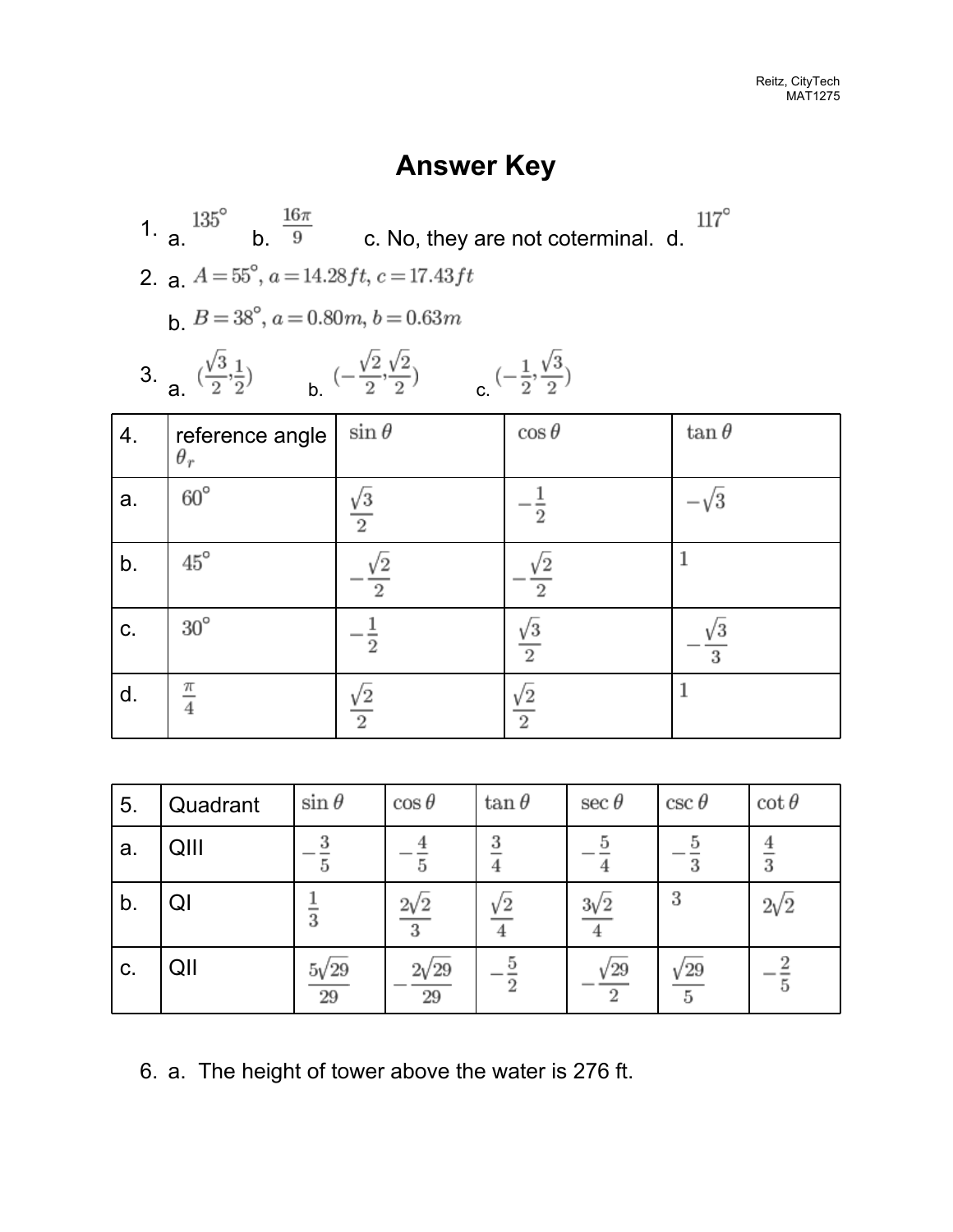b. The lighthouse is 214.5 meters from the base of the cliff.



9. *HINTS:*

 $\tan \theta \cot \theta$ *a. Remember that*  $\cos \theta = \frac{1}{\tan \theta}$  is equal to 1 (this is because  $\cot \theta = \frac{1}{\tan \theta}$ ) *b. Multiply using FOIL. Then use the identity*  $\sin^2\theta + \cos^2\theta = 1$  (you will have to *rearrange this identity before you use it!)*

*c. Factor the top and bottom of the fraction, then see if there is anything you can*